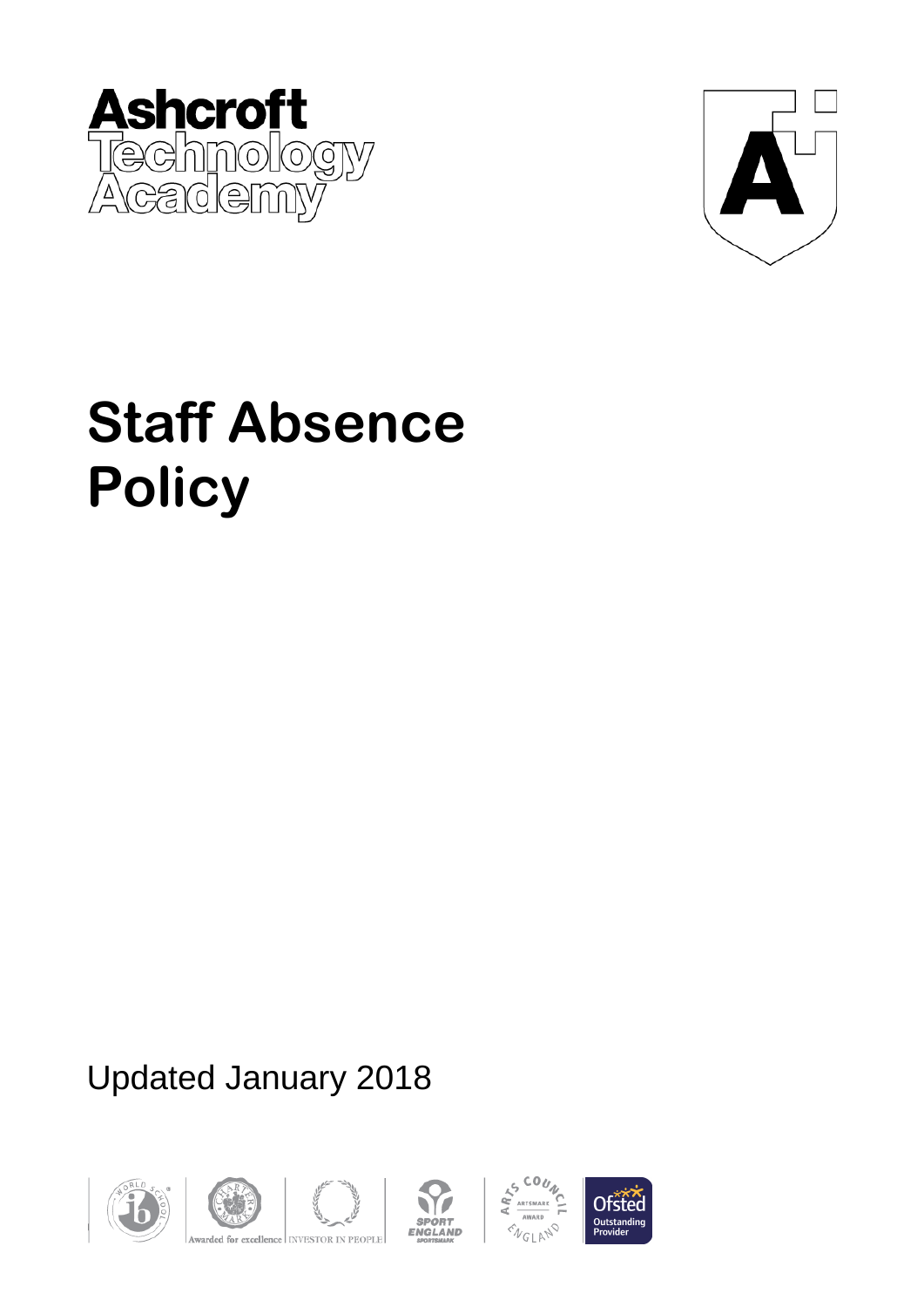## **STAFF ABSENCE POLICY**

The core business of Ashcroft Technology Academy is to provide ongoing high quality education to all students. The Academy recognises that the maintenance of high levels of attendance amongst both its students and staff are key to the success of its core business. Student attendance and absence is dealt with under student focussed policies covering these areas, while a separate staff attendance reward scheme was introduced in September 2009 to recognise high levels of attendance. Adult attendance at the Academy is very high when compared to both public and private sector averages.

This policy therefore focuses on staff absence. It deals with procedures associated with both planned and unplanned absences and it identifies ways in which such absence can both be minimised and followed up appropriately. Low levels of attendance can have an adverse effect on the Academy's image and effectiveness, leading to poor provision, low standards and low morale amongst both learners and staff. Where illness or disability prevents staff from undertaking their full range of duties associated with their post, adjustments to their working practices need to be considered, including the potential for redeployment to a suitable alternative post, where the individual is fit to undertake it, should such opportunities exist.

In playing its part, the Academy undertakes to encourage and maintain high levels of attendance beyond the reward scheme, in developing and reviewing policy and procedure, which reflect the following principles:

- Acceptance that the best results will be achieved where there is a commitment to securing high levels of attendance by employees and management.
- Provision of appropriate information and training for employees and managers on relevant policies and procedures.
- Provision of suitable Occupational Health Services.
- Provision of appropriate health education including policies on smoking and the prevention of alcohol and drug abuse.
- Provision of welfare and counselling services.
- Co-operation with external agencies and specialists to explore and consider fully (and, if reasonable, secure) adjustments for employees where appropriate.
- Commitment to the provision of good working conditions and the maintenance of proper health and safety standards.
- Ensuring that policies and procedures provide for fair, consistent and sensitive treatment of employees.
- Providing a system that enables full consultation with employees and their representatives to explore ways of improving attendance.
- Ensuring that managers act firmly but fairly where there are abuses of the system; and,
- Provision to managers of prompt, accurate and comprehensive advice and information concerning attendance levels, trends and any problem areas.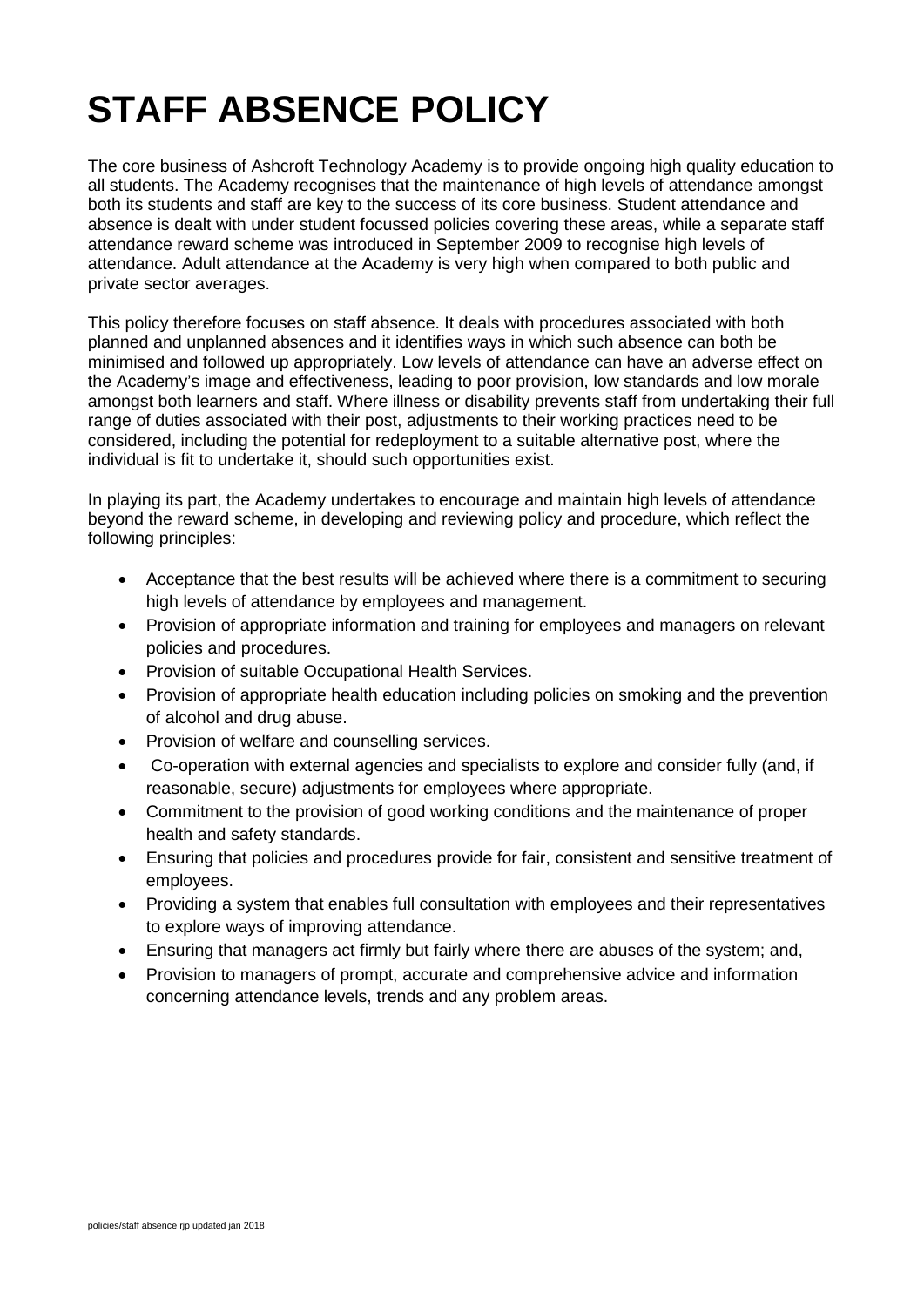#### **a) Planned Absences**

While the benefits of Professional Development, Visits & Journeys, Work Experience visits and meetings with parents are well recognised, it is important that they are organised so as to minimise the impact on quality teaching and learning.

For absences planned in advance, authorisation should be obtained by the member of staff as follows:

- 1. In the case of medical treatment, a job interview or a work experience visit, such occasions should be authorised by the Exams & Cover Administrator having already obtained the agreement of their Line Manager. Evidence may be requested and will certainly be asked for if this took place on a first or final day of term.
- 2. For the purpose of Professional Development, absences should be authorised by the Vice Principal who has responsibility for Professional Development in consultation with the Exams & Cover Administrator, again with the prior agreement of their Line Manager.
- 3. For Visits and Journeys, absences should be authorised in accordance with the Visits and Journeys Policy through their Line Manager, the Exams & Cover Administrator and the Principal.
- 4. Any other reasons for absence can only be agreed and authorised by the Principal.

Colleagues should only arrange meetings with parents during non-contact time. It is only acceptable to request cover for such a purpose in cases of extreme urgency and again only after authorisation in line with (1) above.

Request for Cover for other situations should be referred, in the first instance, to the Exams & Cover Administrator.

Otherwise, teaching colleagues are expected to remain on site during the Academy sessions. If there are exceptional circumstances why a colleague needs to leave the Academy during a session, they may only do so with the agreement of the member of Leadership Group responsible for that subject area and the Exams & Cover Administrator. In any case all staff should sign out at Reception when leaving the site (except when this is at the end of the day) and must sign back in again at reception upon their return. This is of particular importance in the case of fire or other evacuations when precise information on the whereabouts of all individuals is required.

Similarly, absences for routine appointments such as dental and medical check-ups, should be confined to holiday periods wherever possible unless an emergency appointment is required. Staff are expected to demonstrate seeking to arrange these accordingly.

#### **b) Unplanned Absence**

Unplanned absence in the workplace is a sensitive issue, yet within any working environment it adds to costs, reduced performance and at times can lead to resentment amongst colleagues. Many organisations are now aiming to tackle this issue whilst recognising that absence is inevitable from time to time.

Ashcroft Technology Academy has developed this section of the absence policy to provide consistency in dealing with absence and to be fair to all its employees. The policy takes account of the procedures already in place for reporting absence but extends this to formal measurement of absence, the settings of standards clear to all personnel in this area and procedures to be employed when levels of absence give cause for concern. In monitoring staff unplanned absences, the Academy uses a method called the Bradford Factor. This also measures the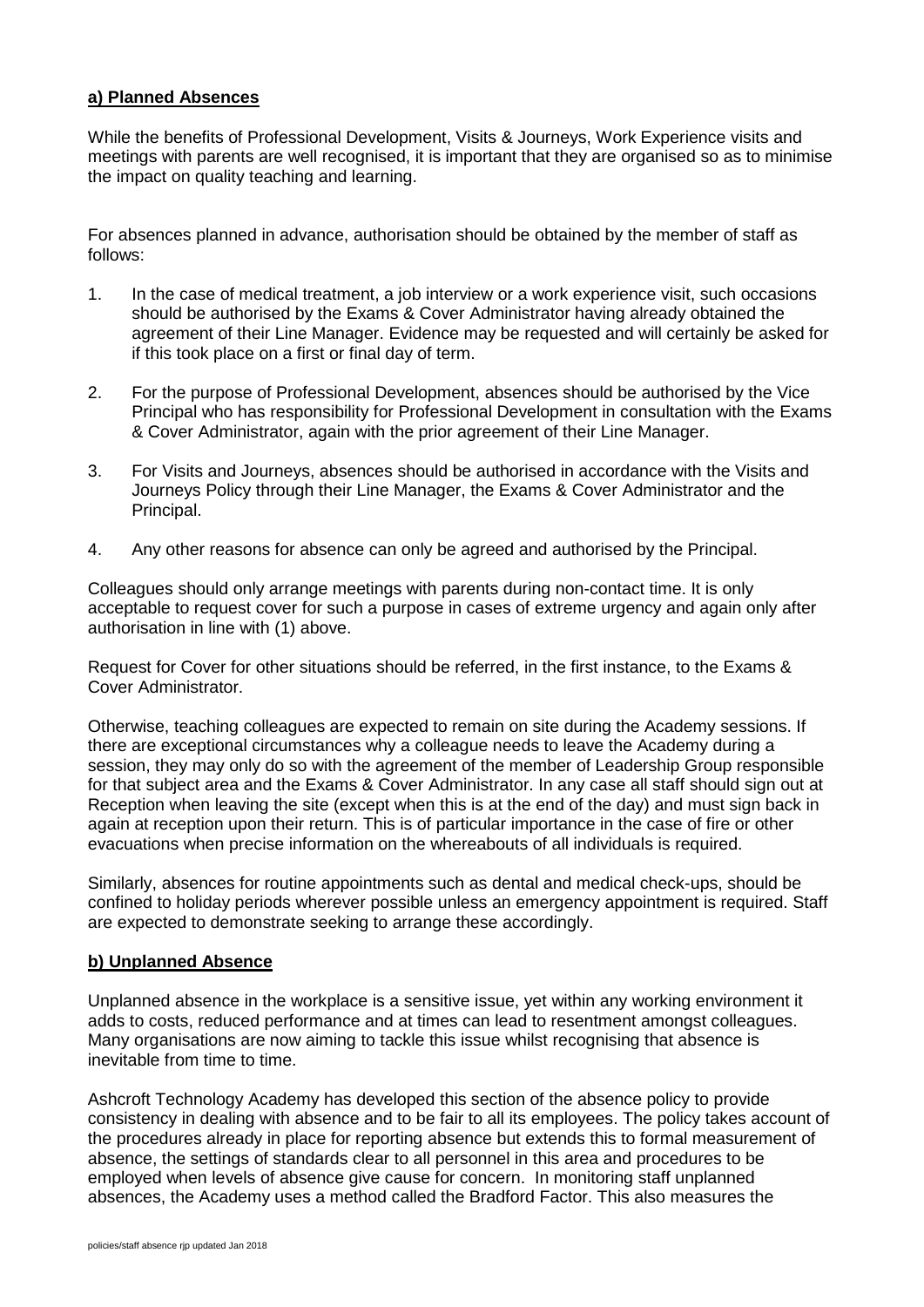number of occasions of absence but also combines this with the number of days of absence through a basic formula. The formula recognises the increased effect of a higher number of shorter absences compared to a lower number of longer absences – even if the total number of days is the same. More occasions of absence, gives a higher score.

The Bradford Factor works firstly by taking the total number of occasions of absence and multiplying this figure by itself. By way of example, 2 occasions of absence would produce a figure of 4 (2 x 2). If each occasion of absence had been a single day, this gives 2 days absence in total. You then multiply this figure by the figure arrived at first of all (in this case 4). 4 x 2 gives a Bradford Factor of 8.

Therefore, in using the above method, an employee who has 9 sick days in a year (where 5 are single day absences and the other 4 days are together), has a total of 6 separate absences altogether. In this example the Bradford Score would be 324 (being 6 x 6 x 9).

The Academy introduced the usage of the Bradford Factor measure from the start of the 2012- 2013 Academic Year in place of a system based solely on the number of occasions of absence. A Bradford Score of 125 will be the first trigger for discussion on the level of absences, followed by scores of 343 and 729.

The staff handbook has a section entitled "covering for staff absence," which details the procedures to follow when either planned or unplanned absence occurs. All staff are expected to familiarise themselves with these requirements and to follow the guidelines in full. A copy of this section is attached to this policy for your information.

The Finance Department through liaison with the Exams and Cover Administrator will maintain a record of the total number of days of unplanned absences for internal monitoring as well as the number of separate absence occasions. An occasion is defined as a single day or a number of consecutive days, which means that one occasion covers one period of sickness however long that may be. This will help identify areas of concern or where support may be needed.

When an individual has been absent on a number of days and occasions during the course of a twelve month rolling period, producing a Bradford Factor of 125 or higher, the employee will be interviewed by their Line Manager upon their return to work and will require the completion of the confidential Return to Work Form (Appendix A). A copy of the completed form should be submitted to the Vice Principal for filing in the individual's personnel file. The meeting will be required in order that any underlying reasons can be discussed and appropriate support provided or adaptations to working practices discussed where necessary. The Line Manager will remind the employee of the staff absence policy and its various stages as well as the formal monitoring process, whilst alerting the employee to the difficulties caused by their absences. This stage will be regarded as the Informal Absence Review **and the employee should be advised this accordingly**.

Should there be an increase producing a Bradford Factor of 343 or higher, then the individual concerned will meet with their Line Manager and appropriate Deputy Principal in the case of teaching staff or the Vice Principal in the case of associate staff (for part time cleaning staff this would be with the Building Services Manager), to again agree appropriate help and guidance and to register concern. This will be known as the Formal Absence Review and will again alert the individual to the difficulties caused by their absence. The Review will aim to identify the underlying causes of their absences and to consider reasonable adjustments if the cause may be work related. There may also be the need for referral to the Occupational Health Service. **The employee must be told that this is the first formal stage of the absence review and written to accordingly.** Unless specific medical considerations are taken into account, this will also constitute an informal warning under the Disciplinary & Dismissals Procedure for Staff Policy. The interviewer will make notes at the meeting on the Return to Work Form. A copy of the completed form (indicating this to have been an informal warning) should be submitted to the Vice Principal for filing in the individual's personnel file.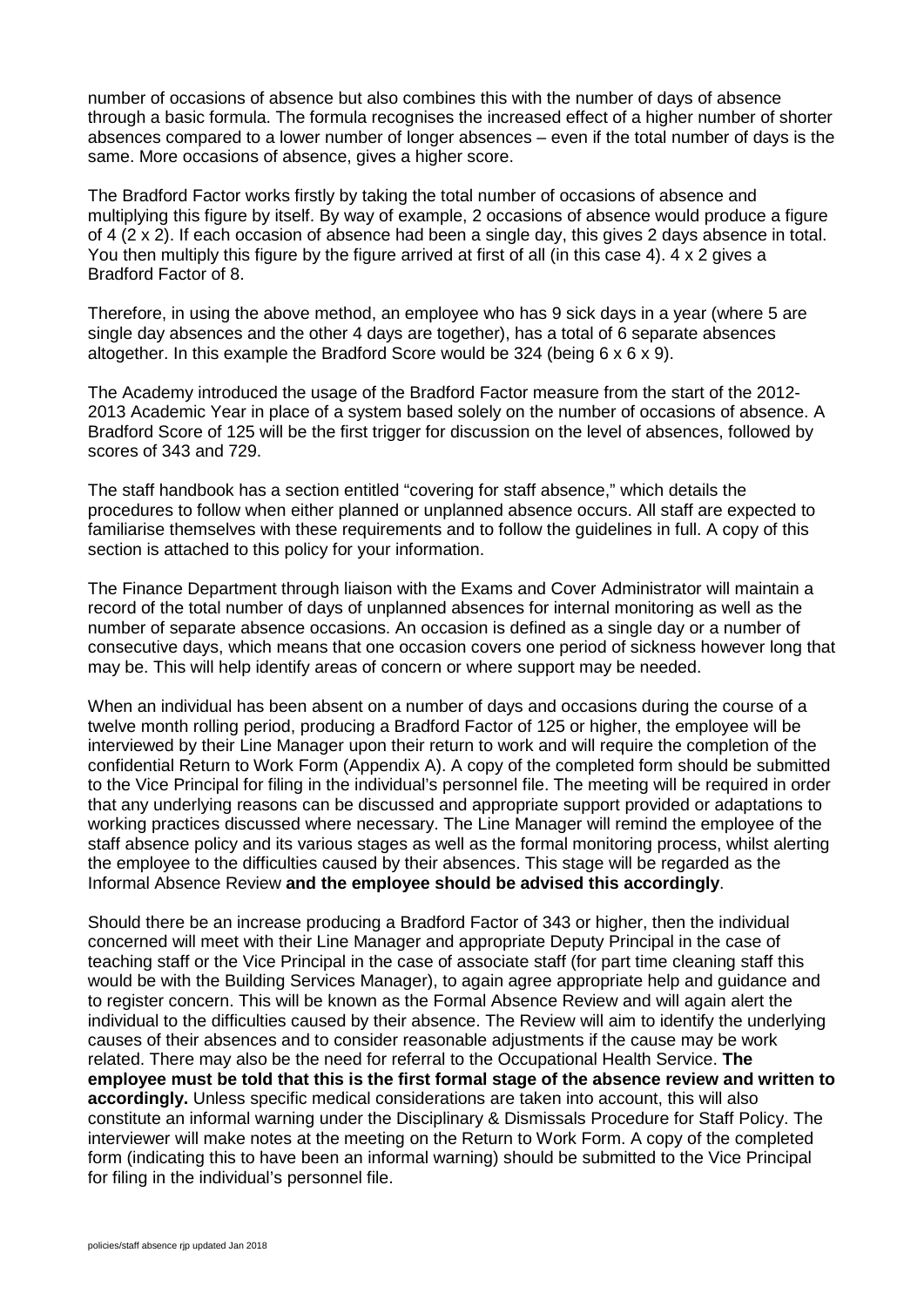Continued absences resulting in a Bradford Factor of 729 or higher, will lead to a meeting with the Principal or (in the case of part time cleaning staff) with the Vice Principal at which a request will be made for the Academy to contact the individual's own general practitioner for a statement on the individual's health and continuing suitability for the position they are appointed to as well as referral to the Occupational Health Service used by the Academy. The Principal or Vice Principal will also look to discuss the possibilities of redeployment/ stepping down and further consider any adaptations to the job or premises that will help the employee, ensuring that any reasonable adaptations are made. **The employee must be told that this is the second formal stage of the absence review and written to accordingly.** Unless specific medical considerations are taken into account, this will also constitute a first written warning under the Disciplinary & Dismissals Procedure Policy. The interviewer will make notes at the meeting on the Return to Work Form. A copy of the completed form (indicating this to have been a written warning) should be submitted to the Vice Principal for filing in the individual's personnel file.

A further final review period of six school weeks should be set, within which time an acceptable level of attendance should be achieved. A further meeting will be scheduled and **the employee will be advised that this further meeting will be a final review meeting.** Unless specific medical considerations are taken into account, it will constitute a final written warning under the Disciplinary & Dismissals Procedure for Staff Policy if attendance has not improved in the meantime. The interviewer will make notes at the meeting on the Return to Work Form. A copy of the completed form (indicating this to have been a final written warning) should be submitted to the Vice Principal for filing in the individual's personnel file.

If the employee has demonstrated an acceptable level of attendance at this final review, the procedure can be halted at this stage but will be closely monitored and may be resumed if a similar level of absence recurs within one year.

Where the employee has not achieved an acceptable level of attendance by the time of the final review, the reviewer will confirm that the situation is unacceptable and that unless there are specific medical reasons that the Academy is working with the employee to overcome, it will be concluded that the employee is potentially incapable of fulfilling their duties by reason of continued regular absence following the final review under this procedure.

Failure to demonstrate an acceptable level of attendance following final review, will be interpreted as having failed to meet the requirements of the final written warning under the Disciplinary & Dismissals Procedure for Staff Policy and will therefore result in dismissal.

In the case of a single lengthy period of sickness absence, the Academy will look to adopt similar procedures to identify any underlying reasons for the absence that can be discussed with the employee and appropriate support provided or adaptations to working practices discussed where necessary. Whilst it will be the case that the employee's General Practitioner will have signed the employee off as being unfit to work, it may become necessary to establish whether the employee will be likely to return to work and if so, in what given timescale. Furthermore there may also be the need for referral to the Occupational Health Service to provide a second opinion in this respect.

In having sought such professional advice and explored the possibilities of redeployment/ stepping down and further considered any adaptations to the job or premises that would help the employee, ensuring that any reasonable adaptations are made, should there be no foreseeable likely return to work at the Academy, then it is possible that dismissal could result from lengthy continued absence.

The Academy is sympathetic to the fact that a number of staff have children who may require parental support in the case of illness and that there exists the possibility that an emergency situation develops at home that requires attention the same day. In line with statutory practice, the employee would be permitted to take unpaid leave to attend to such matters but in the case of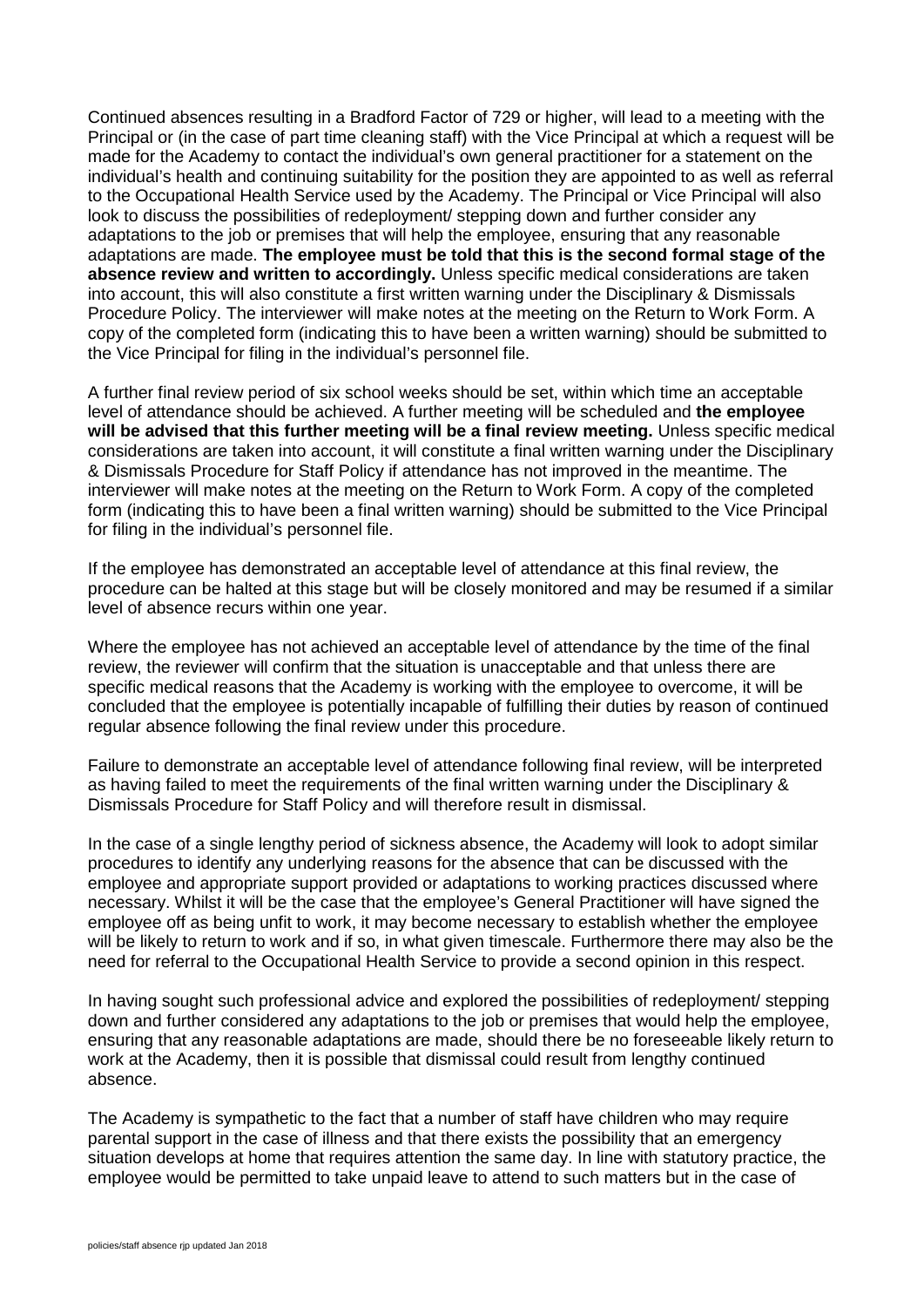having to stay at home to tend a sick child, one days' paid absence in any twelve month rolling period will be granted.

The award of compassionate leave is at the discretion of the Principal or the Vice Principal on his behalf for teaching staff and at the discretion of the Vice Principal in the case of associate staff, whose decision in such matters is final.

Both the above situations are referred to under the Parental, Compassionate and Urgent Family Leave Policy.

#### **Accompaniment at Meetings**

Where such a meeting is arranged that is likely to result in a written warning or higher sanction, the individual should be advised accordingly in advance and they will have the right to be accompanied at the meeting in line with the arrangements set out in the Disciplinary and Dismissals Procedure Policy for staff.

#### **Appeals Procedures**

In the event of disciplinary action having been taken as a result of an employee's absence from work, this shall have been taken with reference to the Disciplinary and Dismissals Procedure Policy for staff. Should an employee not agree with the decision taken, they have the right of appeal as also outlined within the above mentioned policy.

This policy is intended to provide a consistent and fair approach in dealing with unplanned absence, provide channels of support where necessary and to protect as best as possible, the learning opportunities of the students within the Academy.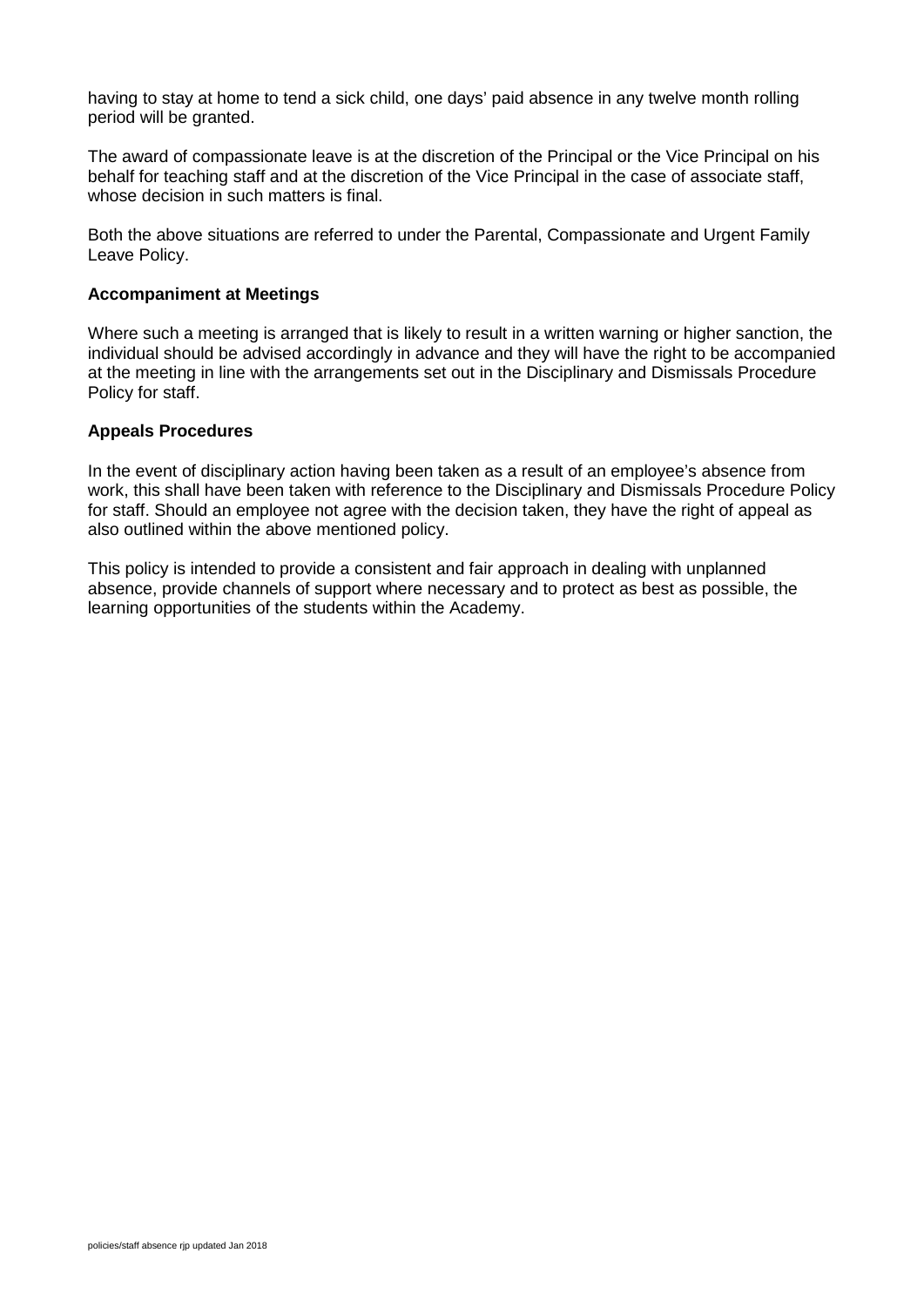## **COVERING FOR STAFF ABSENCE**

The distribution of cover will be equitable over the course of each academic year. Internal cover is provided for short periods, with external cover brought in on a flexible basis (subject to budget allocation). In order to minimise the cover requirements on teaching staff, the Academy employs its own cover supervisors who will undertake a majority of short term cover requirements. Directorate teams are encouraged to make their own arrangements if possible before drawing on support from other teaching areas. Arrangements have been made with appropriate external agencies; expenditure in this area will be monitored carefully. Our policy is to maintain the programme of study for each group of students, without interruption, as far as possible. The use of supported selfstudy units of work for cover purposes is encouraged, as these can operate with non-specialist supervision more than other types of activity, given the learning resources available within the Academy, and can be planned in advance to some degree within the framework of a term's programme.

The Cover Director holds responsibility for organising academic and staff cover and should be informed as soon as an absence due to outside Academy activity is confirmed or when illness arises. The date and duration of the planned or likely period of absence should be e-mailed to the "Cover Director". This should be done at least 24 hours in advance. In the case of illness, notification by telephone at the earliest opportunity and certainly before **07.30am** is required. The Cover Director's direct line is 020 8812 3539. Staff should give their name very clearly and the reason for absence. Any cover work should not be left on this number but should be given to the Curriculum Manager via the main Academy number (0208 877 0357).

Teaching staff are expected to notify both the Cover Director and their line manager, on the first day on which they become ill, the reasons why they are unfit for work and how long they anticipate to be off work. If the absence extends beyond 3 consecutive days please ensure to notify on the 4th day of absence and submit a self-certification (SSP3) upon return. A copy of one of these is enclosed at the back of the handbook. Periods of absence of 8 days or more must be supported by a Doctor's certificate. Associate staff should inform their respective line manager or Vice Principal at the Academy and cleaning staff are required to inform the Building Services Manager. Staff should also familiarise themselves with the Staff Absence Policy in place at the Academy.

Colleagues should remain on Academy premises throughout the day until the end of each day's timetable unless prior agreement has been made with the relevant Deputy Principal and the Cover Director informed accordingly. Important information may be disseminated at the morning email/briefing.

#### **COVER PROCEDURES**

- 1. If you phone in sick please make sure calls are made before 07.30am on 020 8812 3539 for the Cover Director in the case of teaching staff or 020 8877 0357 for Associate staff. On the answer phone please only give your name and reason for absence. Please avoid long messages on the answer phone. Messages should be clear and spoken only after the tone following the recorded message. Your name is the most important part of the message and should be given clearly.
- 2. Phone in again after 08.00 to speak with your Line Manager to give cover work or alternatively email the cover work to your Line Manager. Associate staff should phone in after 8.30am to speak to their Line Manager in person.
- 3. If you are definitely going to be away for more than one day please inform the Cover Director and Line Manager of this when you ring in.
- 4. Report back to your Line Manager upon return, discussing reasons for absence, whether it is likely to recur and for an update on what has happened during your absence.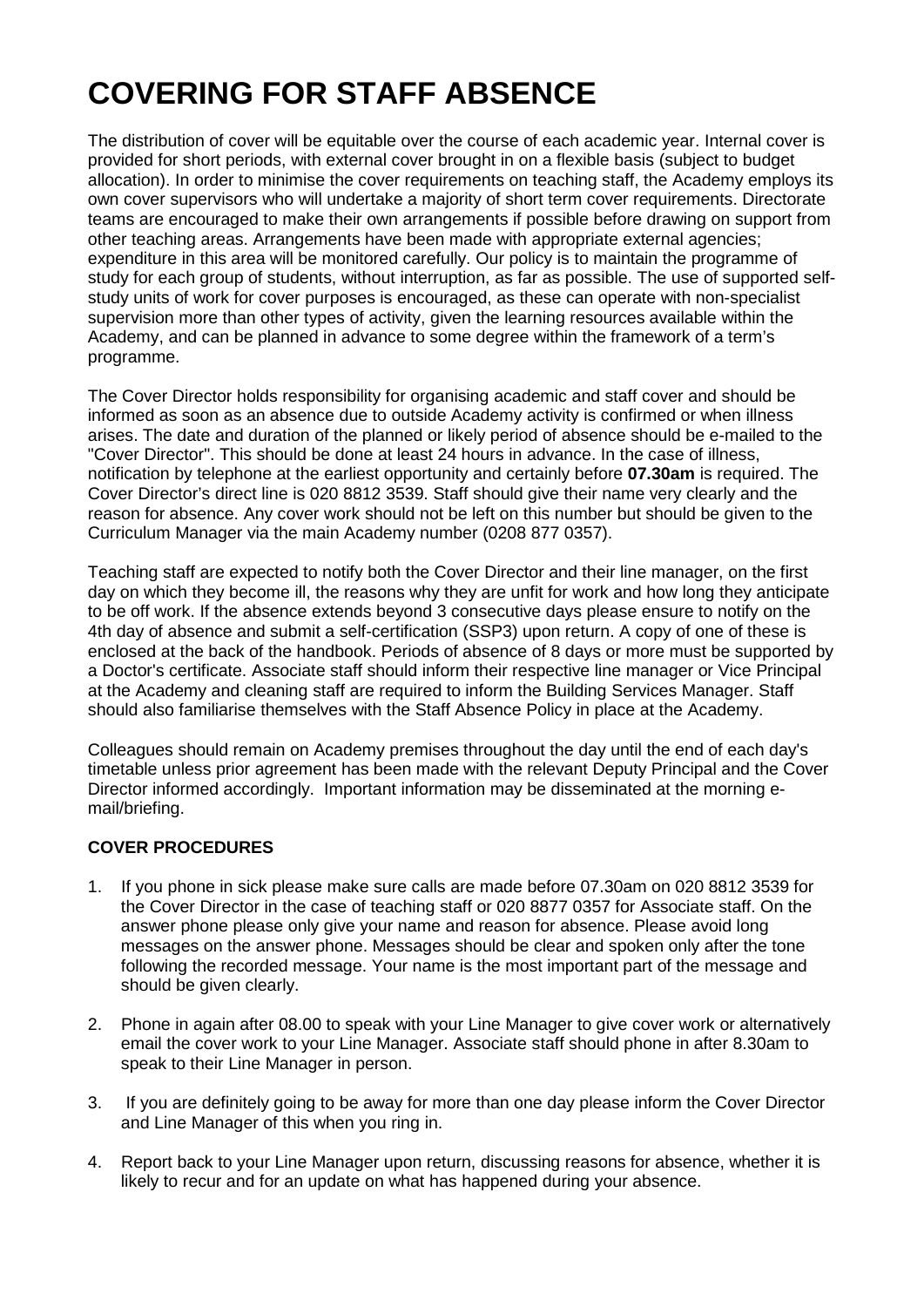#### **FOR KNOWN ABSENCES/COVER REQUESTS IN ADVANCE**

- 1 Please send your requests from your e-mail address to the "Cover Director", copied to your line manager.
- 2 In the subject box please put the date of cover requirements only.
- 3 Please give details in the message section of the e-mail.<br>4 It is the individual's responsibility to ensure all the proced
- It is the individual's responsibility to ensure all the procedures are correctly carried out with regard to trips, PD admin, permission from Line Manager or Principal for other reasons. The Cover Director will assume that this is the case when a request is made by a member of staff.

#### **Cover Schedule**

The cover schedule is posted on the staff intranet each morning before 8.00am. It is **your responsibility** to check and see if you are required to cover a lesson.

#### **Allocation of Cover**

When cover supervisors are unavailable, the procedure for allocating cover are as follows:

- **Under-timetabled** staff are used as **priority cover** up until their allocation is reached. This means you can be used for as many periods as you are under-allocated each week and it is possible you will be used **twice or more** in one day up to your allocation.
- Where no under-allocated staff are available or where they have at the point of need reached their allocation, **other staff** (with the exception of non-qualified teachers) may be asked to cover lessons. This is done as fairly as possible and with the expectation of never covering for more than one period over your allocation in a week.
- **Over-allocated staff** are almost never scheduled for cover.

If you have concerns about cover allocation, please speak to Anne Zaadane but be assured that they follow the above procedure in every case. The Deputy Principal with responsibility for cover is Cheryl John.

#### **Cover for PD**

Please ensure that a yellow PD form is completed and signed by your Curriculum Manager/Line Manager, Deputy Principal for PD and the Cover Director in advance of any PD course taking place. Details of PD course must also be included on the form to allow for cover to be pre-booked.

Please inform the Cover Director of any cancellation of PD courses in order to cancel any supply bookings.

#### **Cover for Visits/Trips**

Please remember to check with the Cover Director for cover availability on the date of the proposed trip, details of staff accompanying and whether there are any excluded students to cover for.

Please also inform the Cover Director of any cancellations or changes to arrangements as soon as you know about them.

#### **FOR KNOWN ABSENCES/COVER REQUESTS IN ADVANCE**

- 1 Please send your requests from your e-mail address to the "Cover Director", copied to your line manager.
- 2 In the subject box please put the date of cover requirements only.<br>3 Please give details in the message section of the e-mail.
- Please give details in the message section of the e-mail.
- 4 It is the individual's responsibility to ensure all the procedures are correctly carried out with regard to trips, PD admin, permission from Line Manager or Principal for other reasons. The Cover Director will assume that this is the case when a request is made by a member of staff.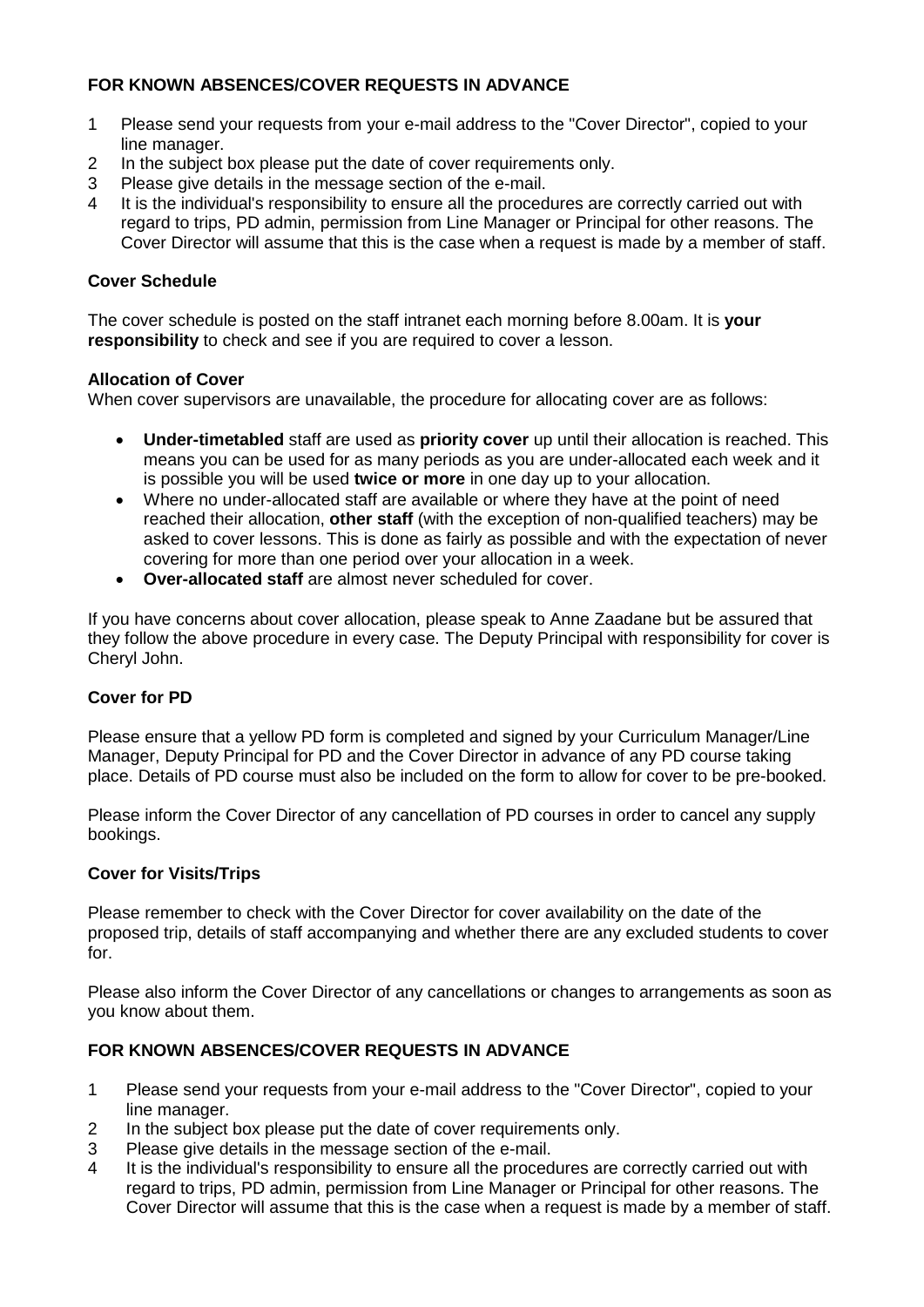### **CONFIDENTIAL Appendix A Return to Work Form**

In accordance with the School's Sickness Absence Policy, you are only required to complete this form if the employee meets the Bradford Factor sickness absence triggers (please refer to the Staff Absence Policy for definitions of triggers), or an Occupational Health Referral if considered appropriate. The interviewer should make relevant notes on the form throughout the meeting.

#### **All completed forms should be signed by both parties to be forwarded to the Vice Principal for filing in the employee's personnel file.**

| Name: | Interviewer: |
|-------|--------------|
|-------|--------------|

| <b>Absence Details</b>                               |                                                                                                                                                                                                                                                                             |                                                |  |  |  |
|------------------------------------------------------|-----------------------------------------------------------------------------------------------------------------------------------------------------------------------------------------------------------------------------------------------------------------------------|------------------------------------------------|--|--|--|
| First Date of Absence:                               |                                                                                                                                                                                                                                                                             | Return to Work Date:                           |  |  |  |
| No of Working Days Absent:                           |                                                                                                                                                                                                                                                                             | Today's Date:                                  |  |  |  |
| Reason for Absence:                                  |                                                                                                                                                                                                                                                                             |                                                |  |  |  |
| No of absence occasions in the last 12 months<br>(1) |                                                                                                                                                                                                                                                                             | No of days absent in last 12 months $=$<br>(2) |  |  |  |
| <b>Bradford Factor Score</b>                         | Calculation basis:<br>Number of sickness occasions (1) in past twelve months multiplied by<br>itself then multiplied by the total number of days absence in the past<br>twelve months $(2) = 1 \times 1 \times 2$ .<br>Calculation : (1) = $x(1) = x(2) =$<br>Total Score = |                                                |  |  |  |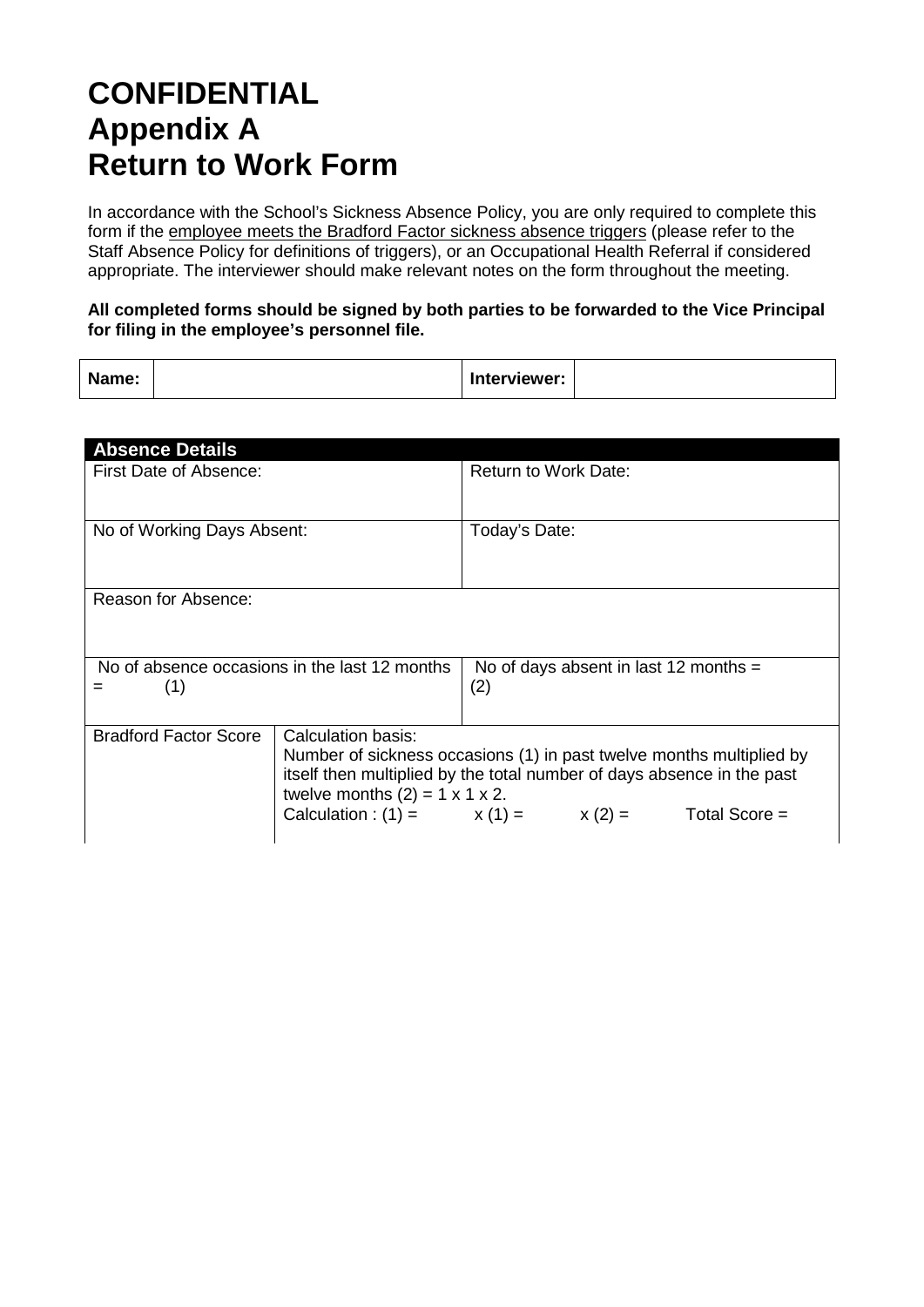#### **Discussion Information**

#### **Greet**

Welcome the employee and explain the reason for the Return to Work Process. Some employees may be suspicious and worried so make reference to following procedures as within the Staff Absence Policy. The purpose is to establish causes for absence and agree any further actions. The first meeting shall constitute an informal absence review. Subsequent meetings are formal and may be considered under the Disciplinary and Dismissals Procedure for Staff Policy. Include an explanation of the Bradford Factor calculations as part of this process.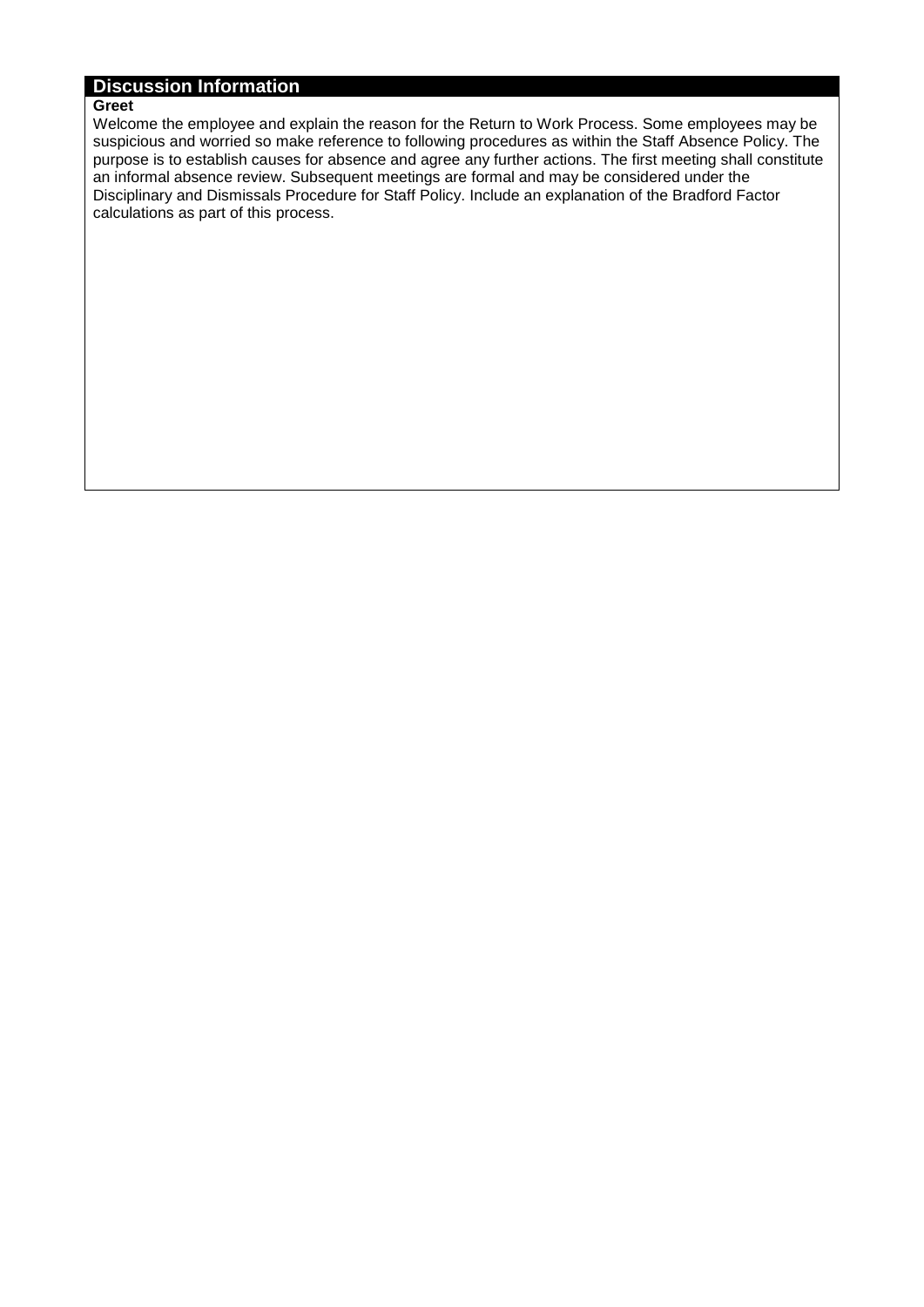#### **Establish**

In discussion with the employee, ensure that they are genuinely fit to return to all their duties and discuss restrictions/ recommendations from the Occupational Health Service (if applicable).

#### **Absence**

Determine what the reasons and/or causes for their absence were. Identify if there are any underlying health or other issues (include personal and work related) Follow up any comments with a risk assessment etc.

#### **Update**

Give the employee an update on what has happened in their absence (if applicable) eg departmental update, workforce/organisational/job related changes, etc. (Briefly detail any significant points discussed)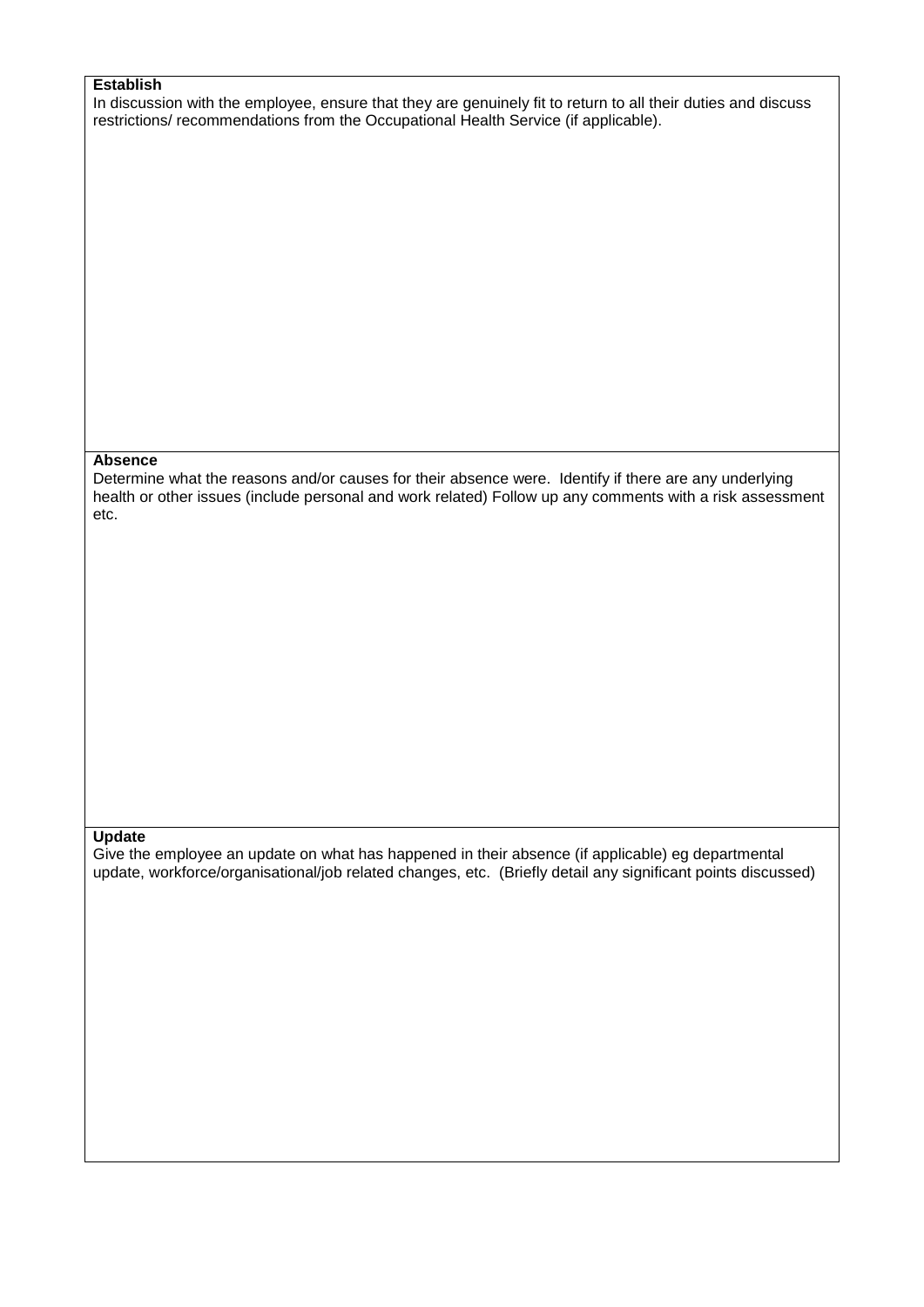#### **Evaluation & Action**

Take into consideration what the employee has told you and decide if any further action is required. Agree with the employee any action(s) you are going to take. If applicable, agree an action plan.

#### **Possible Action may be**:

□ Sickness Absence Monitoring Meeting now / next time

 $\Box$  Set attendance targets with review date

 $\Box$  Refer back to GP or to Occupational Health (unfit to return)

 $\Box$  Refer to Occupational Health – now / next time

 $\Box$  Phased Return (Occupational Health can provide advice)

 $\Box$  Short-term amendments to duties

- $\Box$  Review hours
- Review duties/work load/arrangements

□ Work Risk Assessment required (advice available from Vice Principal if required)

 $\Box$  Training required

 $\Box$  Suggest permanent change to duties and/or hours

 $\Box$  No further action

#### **End positively**

Reinforce to the employee that their contribution is valued and they are an important member of the team.

| To be Signed by the Employee and Line Manager                                                                                        |       |  |  |  |
|--------------------------------------------------------------------------------------------------------------------------------------|-------|--|--|--|
| Employee Name (please print):                                                                                                        |       |  |  |  |
| Employee's Signature:                                                                                                                | Date: |  |  |  |
| I confirm a Self Certificate Form has been completed and, if applicable, a Doctor's Fit for Work<br>Note obtained from the employee. |       |  |  |  |
| Line Manager Name (please print):                                                                                                    |       |  |  |  |
| Line Manager's Signature:                                                                                                            | Date: |  |  |  |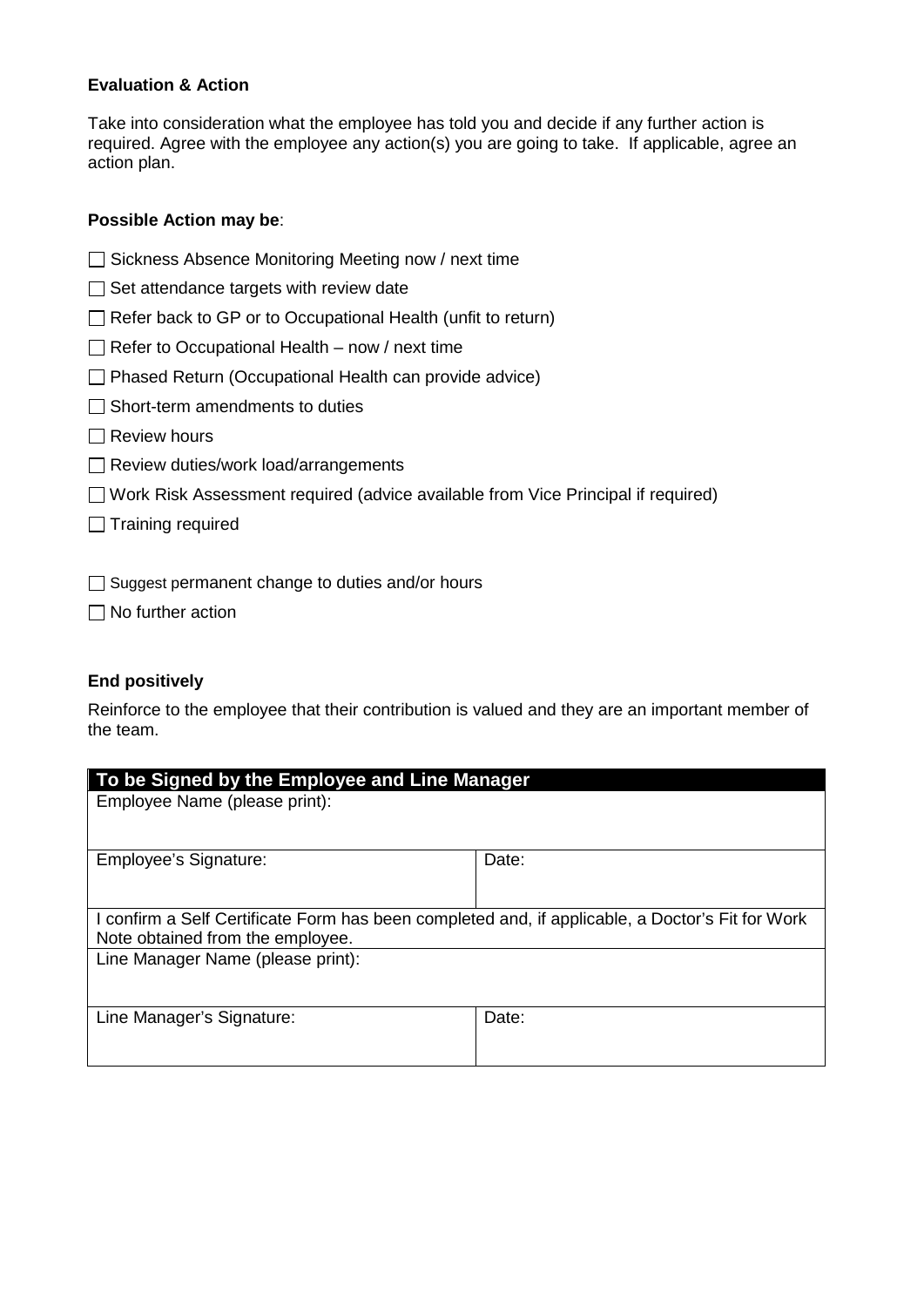#### **A CHECKLIST OF POINTS TO COVER DURING MONITORING MEETINGS**

| Line Managers Checklist of Points to Cover at Sickness<br><b>Monitoring Meetings (SMM)</b>                                                                                                                                                                                                                                                                         | 1 <sup>st</sup><br><b>SMM</b> | 2 <sup>nd</sup><br><b>SMM</b> | 3 <sup>rd</sup> /Final<br><b>SMM</b> |
|--------------------------------------------------------------------------------------------------------------------------------------------------------------------------------------------------------------------------------------------------------------------------------------------------------------------------------------------------------------------|-------------------------------|-------------------------------|--------------------------------------|
| Be clear about the purpose of the meeting (i.e. that it is<br>informal/formal and that will be recorded and placed on the<br>employee's personnel file) - to enable you to identify the causes<br>of sickness absence and to agree an appropriate approach for<br>addressing the issue.                                                                            | ✓                             | $\checkmark$                  |                                      |
| Be clear about the purpose of the meeting (i.e. that it is a formal<br>meeting to make a decision about the employee's continued<br>employment with the School).                                                                                                                                                                                                   |                               |                               | ✔                                    |
| Re-cap on the main points covered at the previous Sickness<br>Monitoring Meeting.                                                                                                                                                                                                                                                                                  |                               | $\checkmark$                  | ✓                                    |
| Express concern over the level of sickness absence/make<br>reference to policy and trigger points.                                                                                                                                                                                                                                                                 | ✓                             |                               |                                      |
| Express ongoing concern over no/little improvement in sickness<br>levels since last meeting.                                                                                                                                                                                                                                                                       |                               | ✓                             |                                      |
| Discuss dates and reasons for absence.                                                                                                                                                                                                                                                                                                                             | $\checkmark$                  | $\checkmark$                  | $\checkmark$                         |
| Explore whether there are any underlying medical issues/contact<br>with GP.                                                                                                                                                                                                                                                                                        | ✓                             | ✓                             |                                      |
| Explore with employee why there has been no/little improvement<br>in sickness levels. Ask employee what steps they have taken to<br>address the problem. Have they visited their GP?                                                                                                                                                                               |                               | $\checkmark$                  | $\checkmark$                         |
| Explore whether there are any issues in or outside of work that<br>are having a bearing on the employee's sickness record.                                                                                                                                                                                                                                         | $\checkmark$                  | $\checkmark$                  |                                      |
| Explain the impact of sickness on the Academy.                                                                                                                                                                                                                                                                                                                     | $\checkmark$                  | $\checkmark$                  |                                      |
| Explore whether the employee or Academy could do anything to<br>facilitate an improved attendance in the future.                                                                                                                                                                                                                                                   | $\checkmark$                  | $\checkmark$                  |                                      |
| Determine whether a risk assessment is necessary.                                                                                                                                                                                                                                                                                                                  | ✓                             | ✓                             |                                      |
| Discuss a referral to the Occupational Health Service/advice<br>received back from the Occupational Health Service i.e. is there<br>an underlying medical issue preventing this employee from<br>attending work on a regular basis? Can Occupational Health<br>identify anything that the employee or Department could do to<br>facilitate an improved attendance? |                               |                               |                                      |
| If there is an underlying medical condition, does the employee<br>come under the Disability Discrimination Act. Consider whether<br>there are any reasonable adjustments/changes in working<br>practice/re-deployment options that would facilitate an improved<br>attendance. Explore how you can aid/support their attendance.                                   | ✓                             |                               |                                      |
| Make reference to any adjustments/changes in working practice<br>that have been made since the last meeting to facilitate an<br>improved attendance.                                                                                                                                                                                                               |                               |                               |                                      |
|                                                                                                                                                                                                                                                                                                                                                                    |                               |                               |                                      |